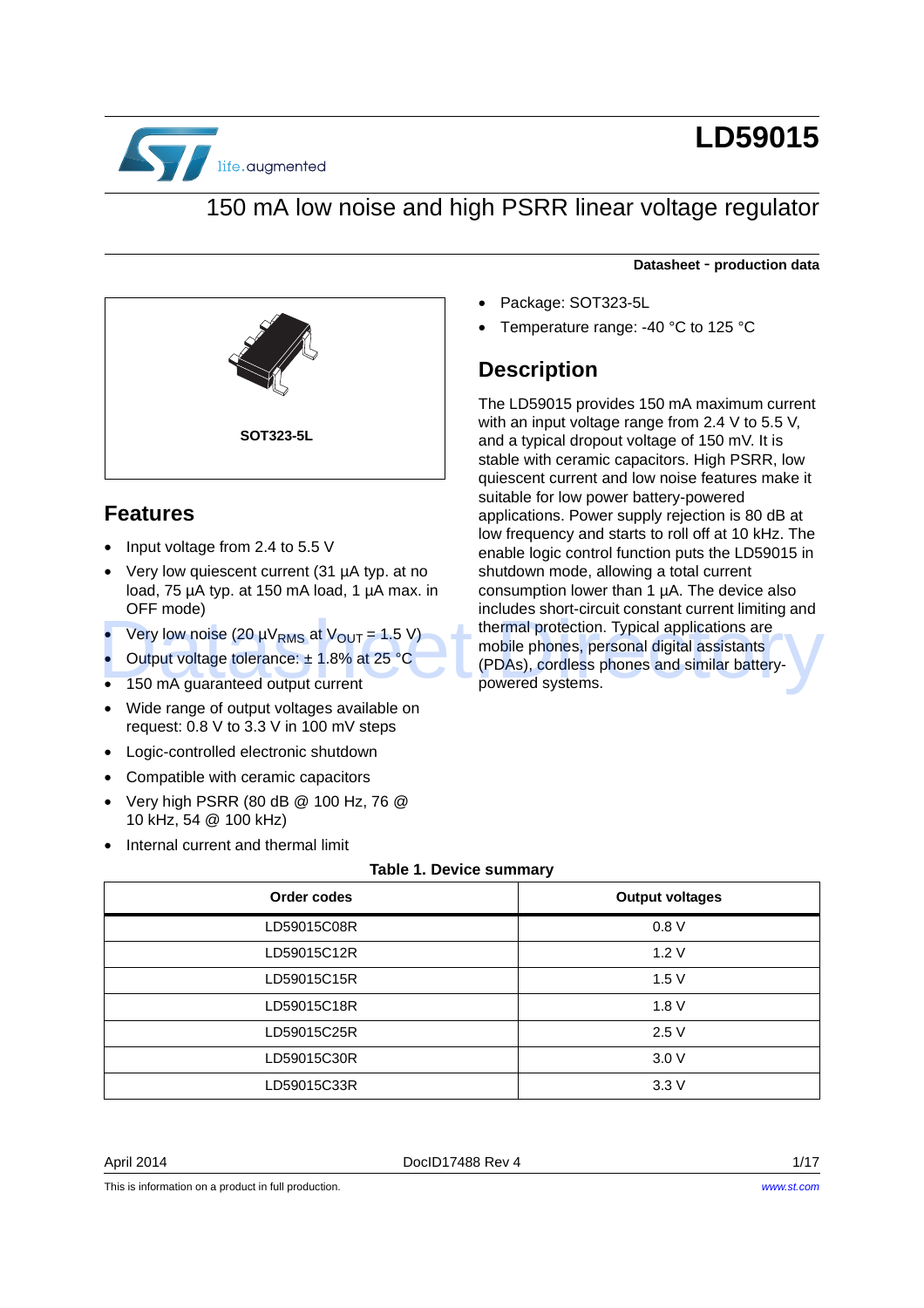### **Contents**

| $\overline{\mathbf{1}}$ |  |
|-------------------------|--|
| $\overline{2}$          |  |
| $\overline{3}$          |  |
| $\overline{\mathbf{4}}$ |  |
| 5                       |  |
| $6\phantom{1}6$         |  |
| $\overline{7}$          |  |
| 8                       |  |
| 9                       |  |

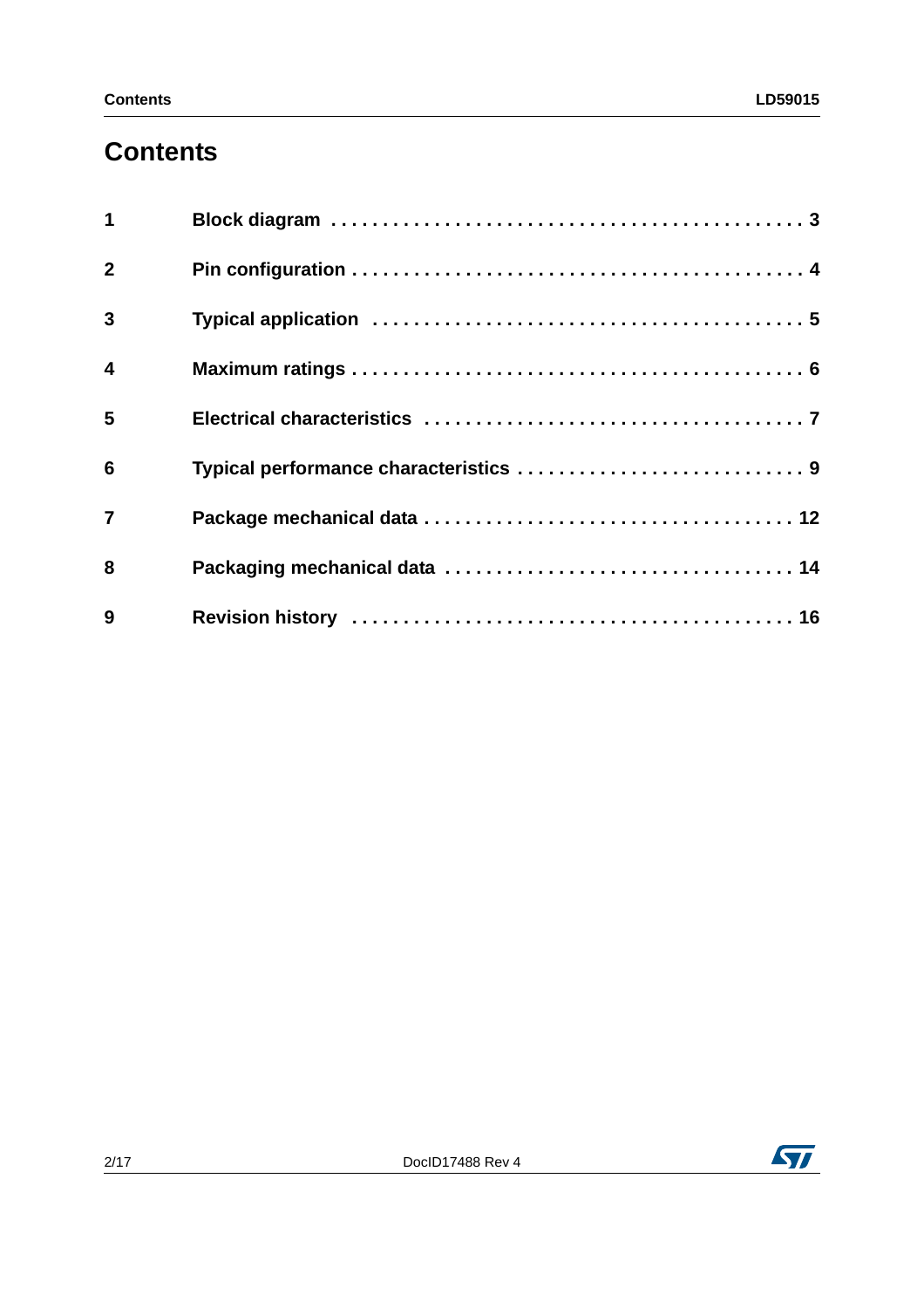## <span id="page-2-0"></span>**1 Block diagram**



**Figure 1. LD59015 block diagram**

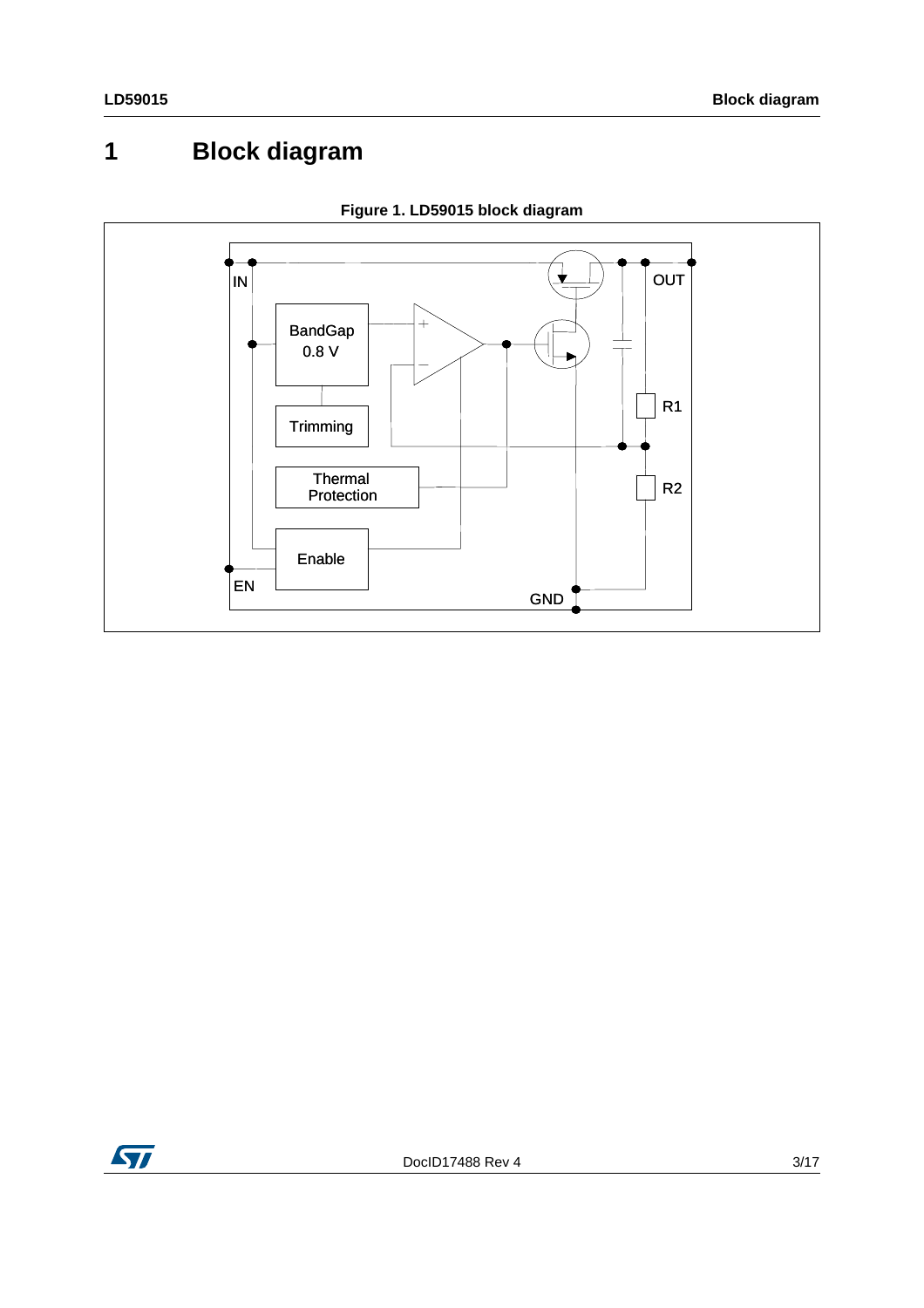## <span id="page-3-0"></span>**2 Pin configuration**



**Figure 2. Pin connection (top view)**

| Table 2. Pin description |  |  |  |
|--------------------------|--|--|--|
|--------------------------|--|--|--|

| Pin $n^{\circ}$ | Symbol     | <b>Function</b>                                                                                       |
|-----------------|------------|-------------------------------------------------------------------------------------------------------|
|                 | IN         | Input voltage                                                                                         |
| $\overline{2}$  | <b>GND</b> | Ground                                                                                                |
| 3               | EN         | Enable input<br>Set $V_{EN}$ > 0.9 to turn on the device<br>Set $V_{EN}$ < 0.4 to turn off the device |
| 4               | N.C.       | Not connected                                                                                         |
| 5               | <b>OUT</b> | Output voltage                                                                                        |

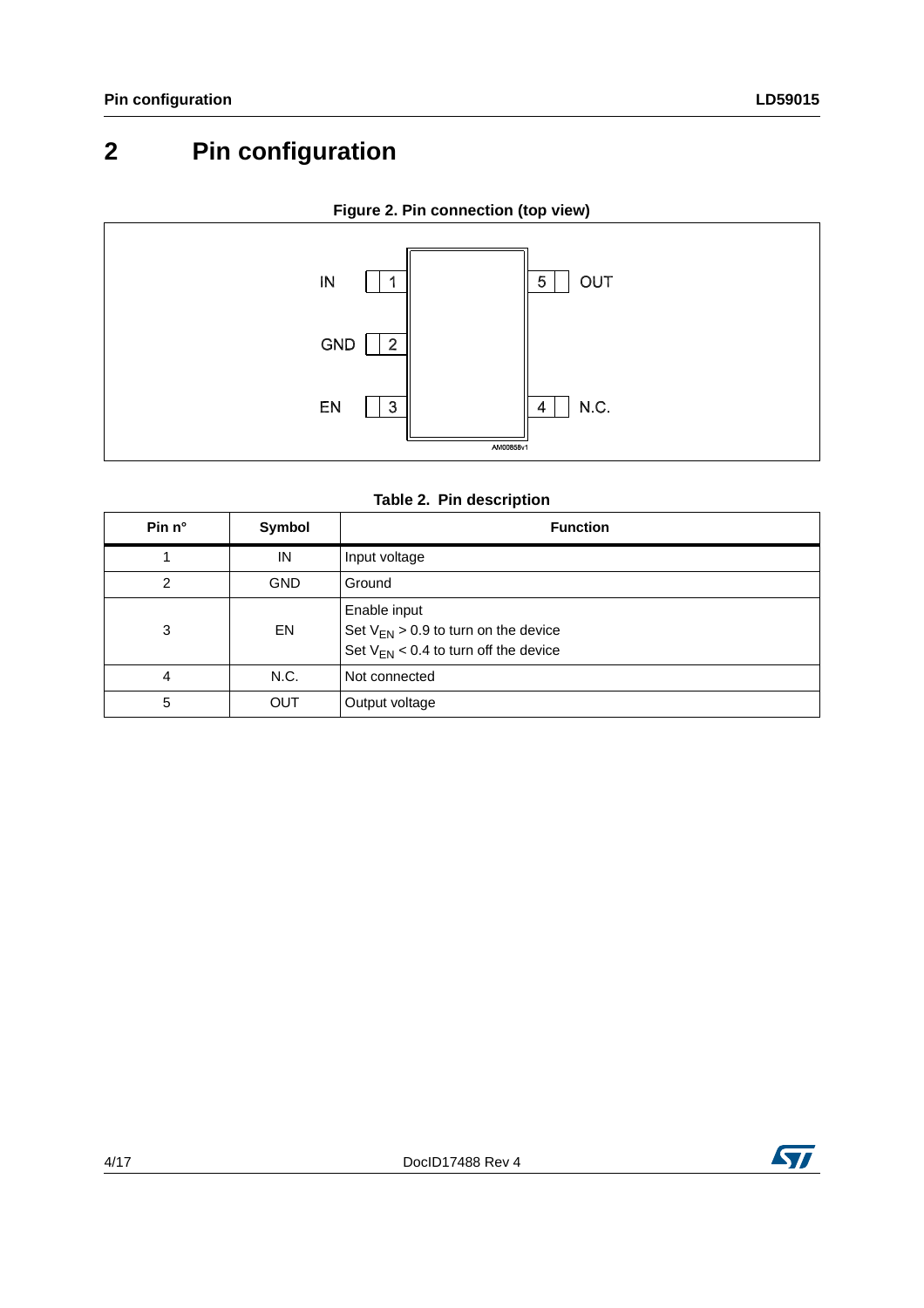## <span id="page-4-0"></span>**3 Typical application**





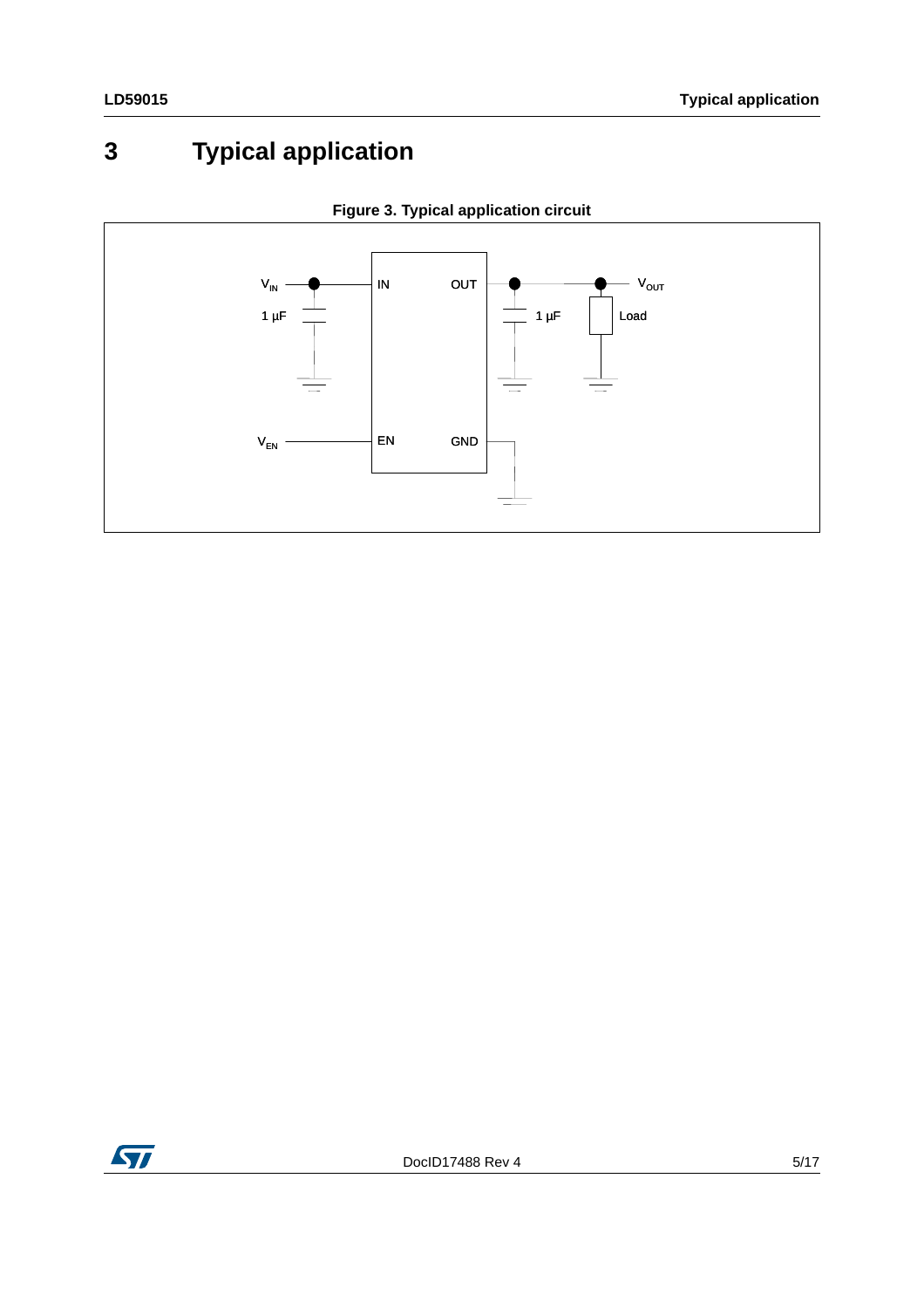### <span id="page-5-0"></span>**4 Maximum ratings**

| Symbol                     | <b>Parameter</b>                     | Value                          | Unit |
|----------------------------|--------------------------------------|--------------------------------|------|
| $V_{IN}$                   | DC input voltage                     | $-0.3$ to $7$                  | V    |
| $V_{\text{OUT}}$           | DC output voltage                    | $-0.3$ to $V_1 + 0.3$ (max. 7) | V    |
| $V_{EN}$                   | Enable input voltage                 | $-0.3$ to $V_1 + 0.3$ (max. 7) | V    |
| $I_{\text{OUT}}$           | Output current                       | Internally limited             | mA   |
| $P_D$                      | Power dissipation                    | Internally limited             | mW   |
| <b>ESD</b>                 | Human body model                     | ± 3                            | kV   |
|                            | Machine model                        | ± 300                          | V    |
| $\mathsf{T}_{\text{STG}}$  | Storage temperature range            | $-65$ to 150                   | °C   |
| $\mathsf{T}_{\mathsf{OP}}$ | Operating junction temperature range | $-40$ to 125                   | °C   |

#### **Table 3. Absolute maximum ratings**

*Note: Absolute maximum ratings are those values beyond which damage to the device may occur. Functional operation under these conditions is not implied. All values are referred to GND.*

#### **Table 4. Thermal data**

| Symbol     | <b>Parameter</b>                    | Value  | Unit |
|------------|-------------------------------------|--------|------|
| $R_{thJA}$ | Thermal resistance junction-ambient | 645.69 | °C/W |
| $R_{thJC}$ | Thermal resistance junction-case    | 116    | °C/W |

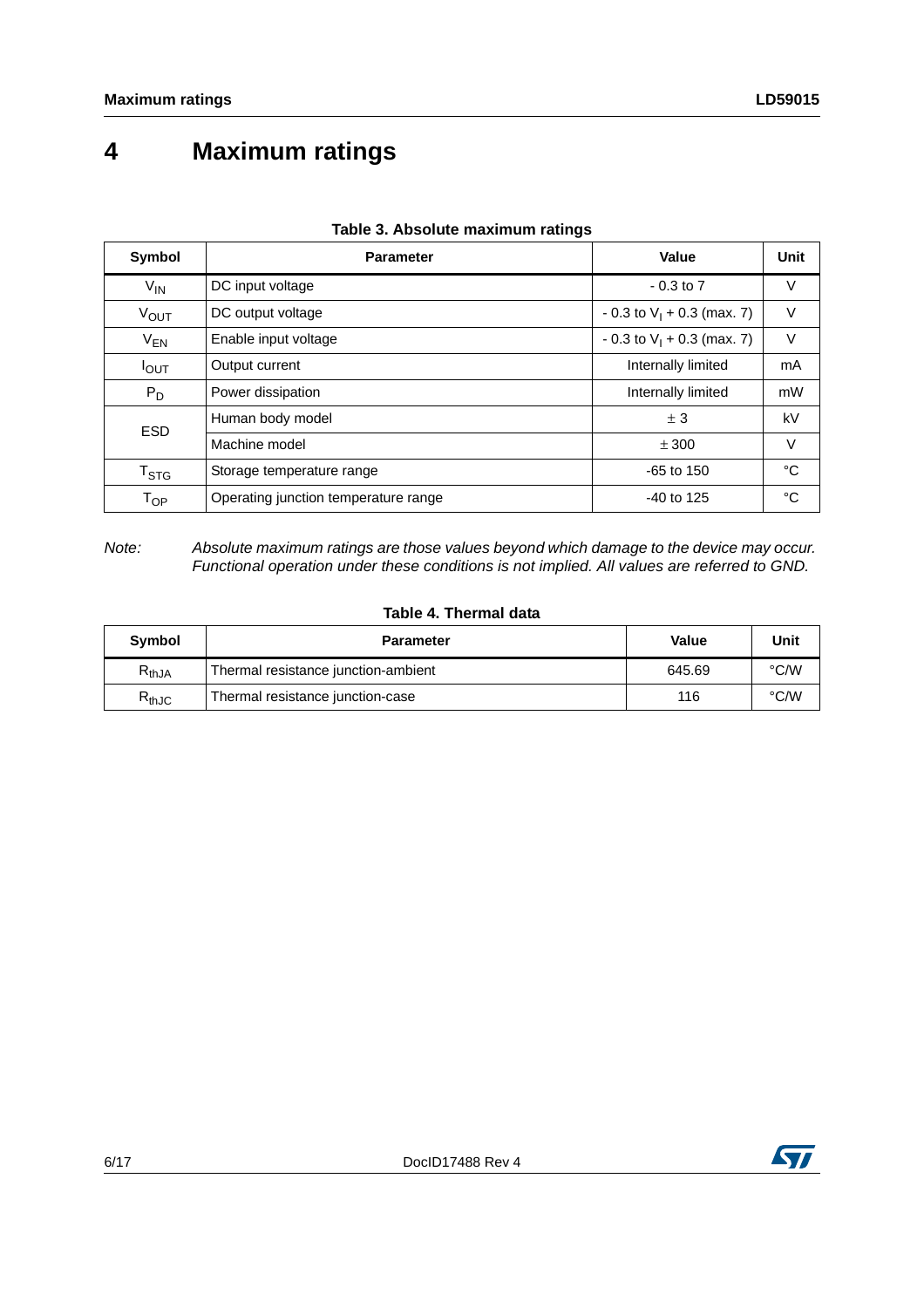### <span id="page-6-0"></span>**5 Electrical characteristics**

 $T_J$  = 25 °C,  $V_{IN}$  =  $V_{OUT(NOM)}$  + 1 V, C<sub>IN</sub> = C<sub>OUT</sub> = 1 µF, I<sub>OUT</sub> = 1 mA, V<sub>EN</sub> = V<sub>IN</sub>, unless otherwise specified.

<span id="page-6-1"></span>

| Symbol                  | <b>Parameter</b>                                    | <b>Test conditions</b>                                                                                                   | Min.   | Typ.  | Max. | Unit                              |  |
|-------------------------|-----------------------------------------------------|--------------------------------------------------------------------------------------------------------------------------|--------|-------|------|-----------------------------------|--|
| $V_{IN}$                | Operating input voltage                             |                                                                                                                          | 2.4    |       | 5.5  |                                   |  |
|                         | Turn-on threshold                                   |                                                                                                                          |        | 2.0   | 2.15 | V                                 |  |
| VUVLO                   | Turn-off threshold                                  |                                                                                                                          | 1.90   | 1.95  |      |                                   |  |
| V <sub>OUT</sub>        | V <sub>OUT</sub> accuracy                           | $I_{\text{OUT}} = 1 \text{mA}$ , -40°C < T <sub>J</sub> < 125°C                                                          | $-1.8$ |       | 1.8  | %                                 |  |
| $\Delta V_{\text{OUT}}$ | Static line regulation                              | $V_{OUT}$ +1V $\leq$ $V_{IN}$ $\leq$ 5.5V, $I_{OUT}$ = 1mA                                                               |        | 0.001 |      | %N                                |  |
| $\Delta V_{\text{OUT}}$ | Static load regulation                              | $I_{\text{OUT}} = 1 \text{mA}$ to 150 mA                                                                                 |        | 0.001 |      | $%$ /mA                           |  |
| V <sub>DROP</sub>       | Dropout voltage (2)                                 | $I_{\text{OUT}} = 150 \text{mA}, V_{\text{OUT}} > 2.2 V$<br>$-40^{\circ}$ C < T <sub>.1</sub> < 125 $^{\circ}$ C         |        | 150   | 210  | mV                                |  |
| $e_N$                   | Output noise voltage                                | 10Hz to 100kHz, $I_{\text{OUT}} = 10 \text{mA}$ ,<br>$V_{OUT} = 1.5V$                                                    |        | 20    |      | $\mu V_{RMS}$<br>N <sub>OUT</sub> |  |
| <b>SVR</b>              | Supply voltage rejection<br>$V_{\text{OUT}} = 1.5V$ | $V_{IN} = V_{OUTNOM} + 1V + / -V_{RIPPLE}$<br>$V_{RIPPLE}$ = 0.5V, frequency = 1kHz<br>$I_{\text{OUT}} = 1 \text{mA}$    |        | 76    |      | dB                                |  |
|                         |                                                     | $V_{IN} = V_{OUTNOM} + 1V + / -V_{RIPPLE}$<br>$V_{RIPPLE} = 0.5V$ , frequency =10kHz<br>$I_{\text{OUT}} = 1 \text{mA}$   |        | 76    |      |                                   |  |
|                         |                                                     | $V_{IN} = V_{OUTNOM} + 1V + / -V_{RIPPLE}$<br>$V_{RIPPI F} = 0.5V$ , frequency =100kHz<br>$I_{\text{OUT}} = 1 \text{mA}$ |        | 54    |      |                                   |  |
|                         |                                                     | $I_{\text{OUT}} = 0 \text{mA}$                                                                                           |        | 31    |      |                                   |  |
|                         | Quiescent current                                   | $I_{\text{OUT}} = 0 \text{mA}$ , -40°C < T <sub>J</sub> < 125°C                                                          |        |       | 60   |                                   |  |
|                         |                                                     | $I_{\text{OUT}} = 0$ to 150mA                                                                                            |        | 75    |      |                                   |  |
| lQ                      |                                                     | $I_{\text{OUT}} = 0$ to 150mA<br>$-40^{\circ}$ C < T <sub>J</sub> < 125°C                                                |        |       | 110  | μA                                |  |
|                         |                                                     | V <sub>IN</sub> input current in OFF mode:<br>$V_{EN} = GND$                                                             |        | 0.001 | 1    |                                   |  |
| $I_{SC}$                | Short-circuit current                               | $R_L = 0$                                                                                                                | 200    |       |      | mA                                |  |
|                         | Enable input logic low                              | $V_{IN} = 2.4V$ to 5.5V,<br>$-40^{\circ}$ C < T <sub>J</sub> < 85 $^{\circ}$ C                                           |        |       | 0.4  | ٧                                 |  |
| $V_{EN}$                | Enable input logic high                             | $V_{IN} = 2.4V$ to 5.5V,<br>$-40^{\circ}$ C < T <sub>J</sub> < 85 $^{\circ}$ C                                           | 0.9    |       |      | V                                 |  |
| $I_{EN}$                | Enable pin input current                            | $V_{\text{SHDN}} = 5.5V$                                                                                                 |        | 0.1   | 100  | nA                                |  |
| $T_{ON}$                | Turn-on time (3)                                    |                                                                                                                          |        | 200   |      | μs                                |  |

| Table 5. Electrical characteristics <sup>(1)</sup> |
|----------------------------------------------------|
|                                                    |

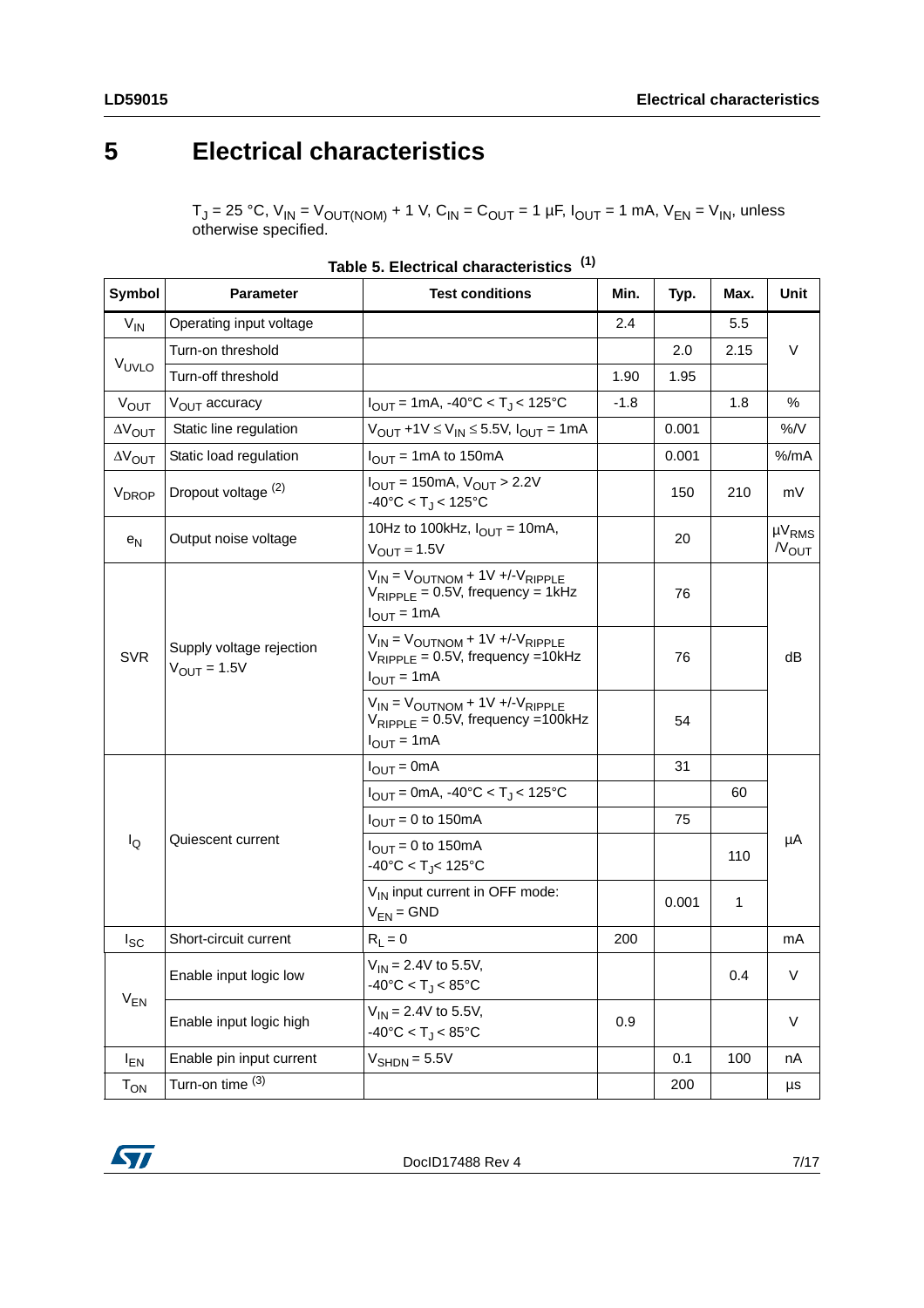| Symbol            | <b>Parameter</b>  | <b>Test conditions</b>                                                    | Min. | Typ. | Max. | Unit |  |
|-------------------|-------------------|---------------------------------------------------------------------------|------|------|------|------|--|
| <sup>I</sup> SHDN | Thermal shutdown  |                                                                           |      | 160  |      | °C   |  |
|                   | <b>Hysteresis</b> |                                                                           |      | 20   |      |      |  |
| $C_{OUT}$         | Output capacitor  | Capacitance (see typical<br>performance characteristics for<br>stability) |      |      | 4.7  | μF   |  |

**Table 5. Electrical characteristics (continued) (1)**

1. For  $V_{\text{OUT}(NOM)} < 1.3$  V,  $V_{\text{IN}} = 2.4$  V.

2. Dropout voltage is the input-to-output voltage difference at which the output voltage is 100 mV below its nominal value. This specification does not apply to output voltages below 1.7 V.

3. Turn-on time is time measured between the enable input just exceeding V<sub>EN</sub> high value and the output voltage just<br>reaching 95% of its nominal value.

*Note: All transient values are guaranteed by design, not tested in production.*

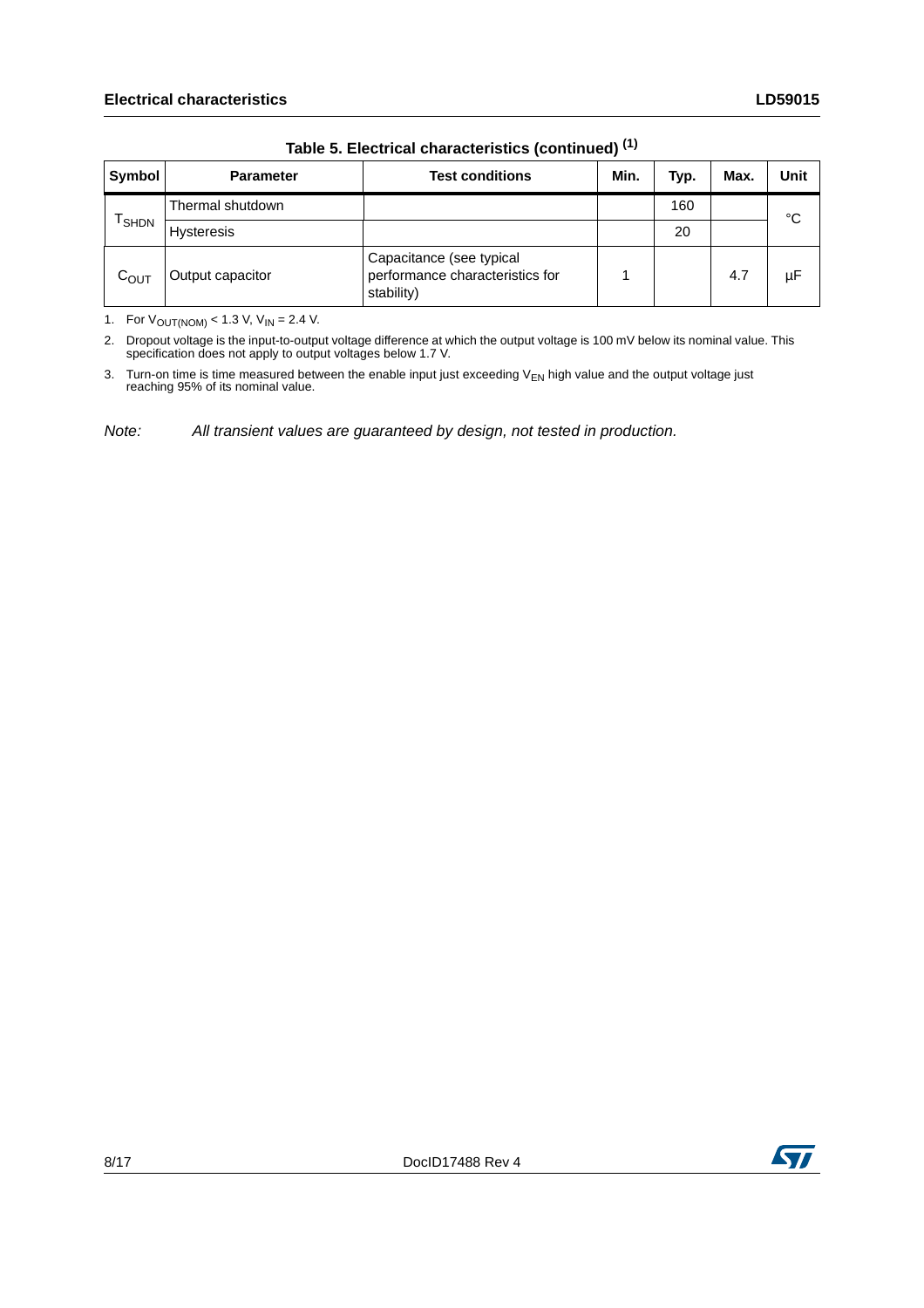#### <span id="page-8-0"></span>**6 Typical performance characteristics**











**Figure 8. V<sub>OUT</sub> vs. V<sub>IN</sub> COUT COUNTER THE RESERVENT COUNTS FIGURE 9. V<sub>DROP</sub> vs. I<sub>OUT</sub>** 





DocID17488 Rev 4 9/17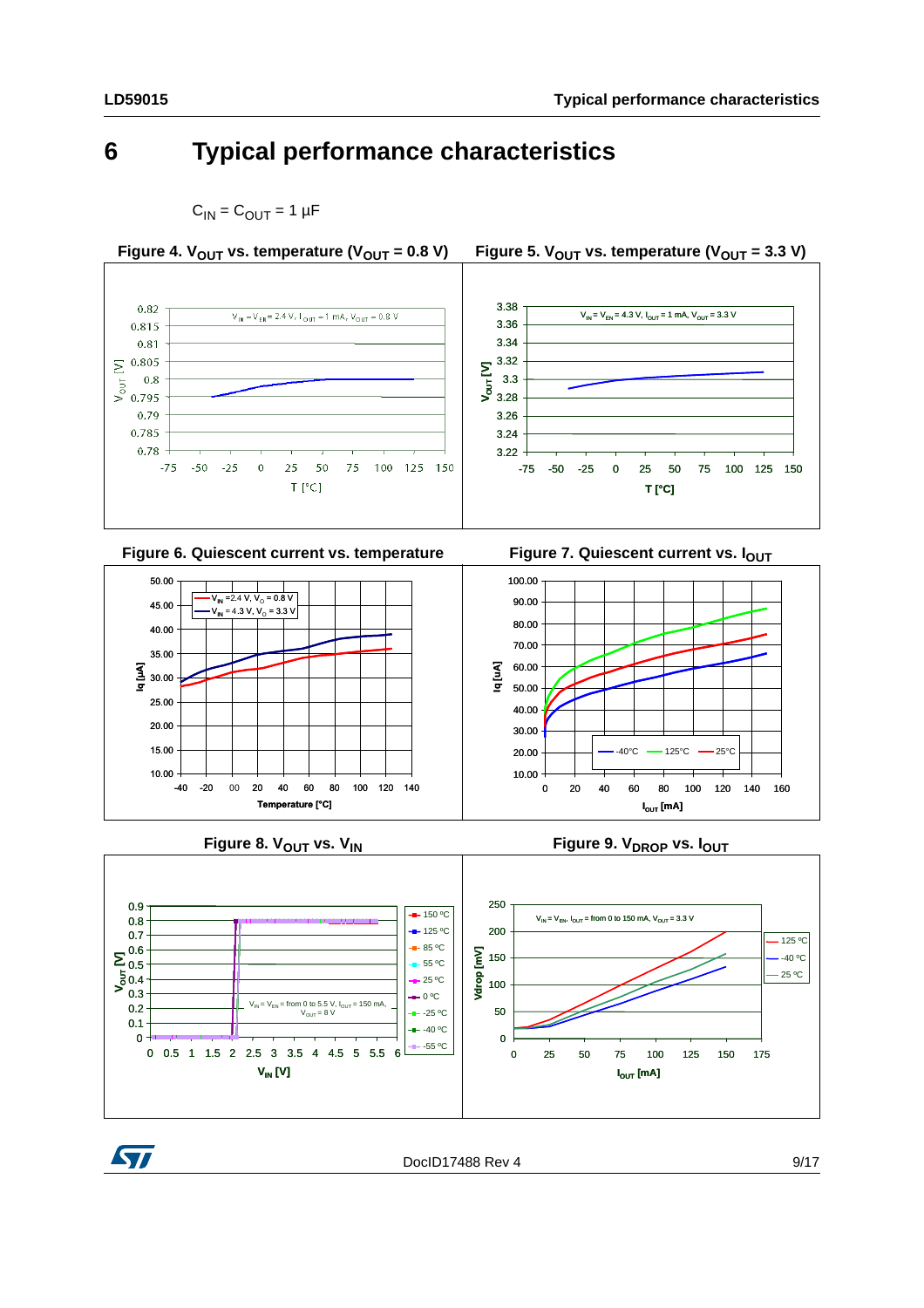















10/17 DocID17488 Rev 4

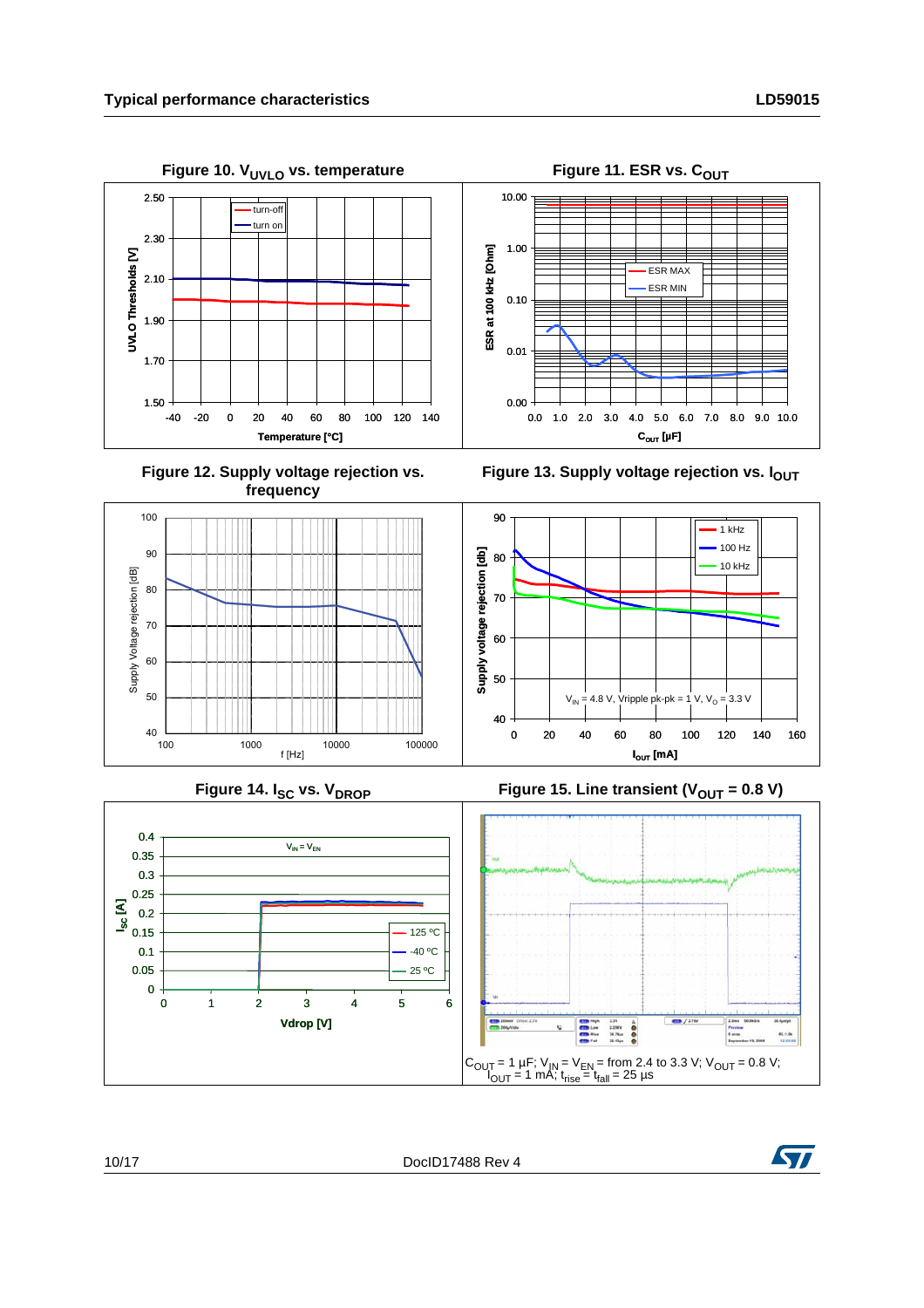



Figure 18. Load transient  $(V_{OUT} = 3.3 V)$  Figure 19. Start-up transient









DocID17488 Rev 4 11/17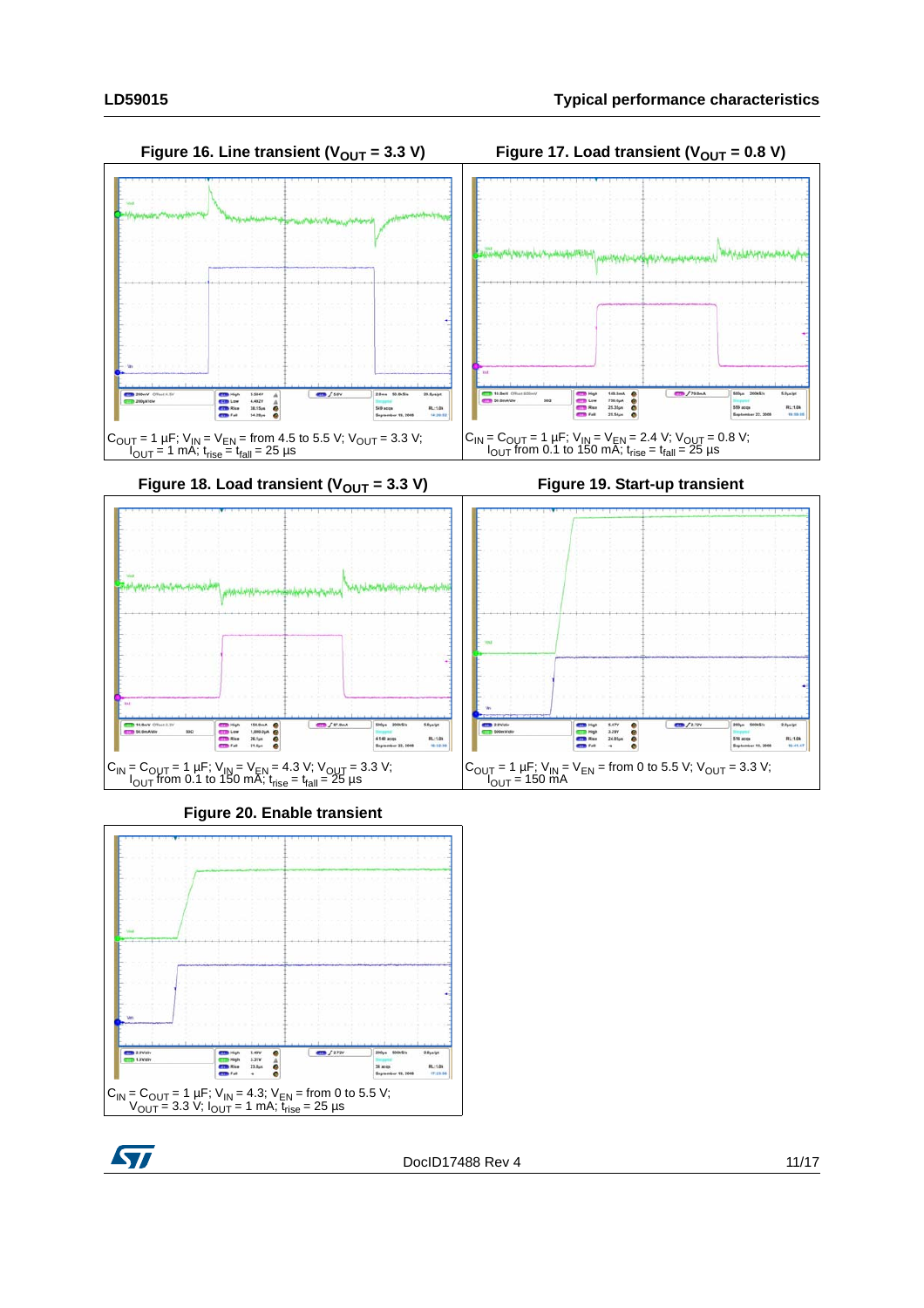#### <span id="page-11-0"></span>**7 Package mechanical data**

In order to meet environmental requirements, ST offers these devices in different grades of ECOPACK® packages, depending on their level of environmental compliance. ECOPACK® specifications, grade definitions and product status are available at: *[www.st.com](http://www.st.com)*. ECOPACK® is an ST trademark.



**Figure 21. SOT323-5L drawings**



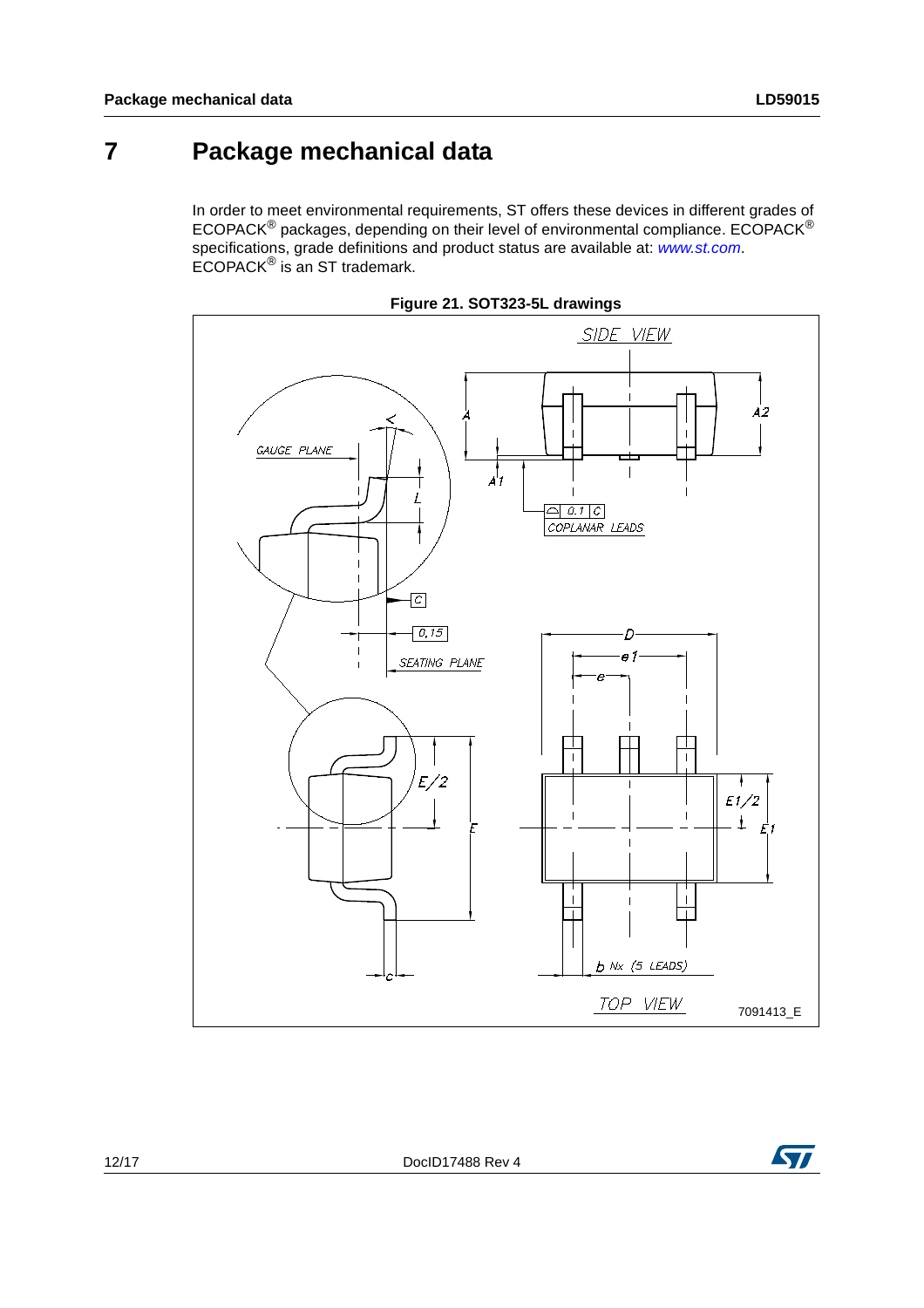| Table 0. 501323-31 Illechanical data |             |                |             |  |  |  |
|--------------------------------------|-------------|----------------|-------------|--|--|--|
| Dim.                                 |             | mm             |             |  |  |  |
|                                      | Min.        | Typ.           | Max.        |  |  |  |
| A                                    | 0.80        |                | 1.10        |  |  |  |
| A1                                   | 0           |                | 0.10        |  |  |  |
| A2                                   | 0.80        | 0.90           | 1           |  |  |  |
| b                                    | 0.15        |                | 0.30        |  |  |  |
| $\mathbf{C}$                         | 0.10        |                | 0.22        |  |  |  |
| D                                    | 1.80        | $\overline{2}$ | 2.20        |  |  |  |
| E                                    | 1.80        | 2.10           | 2.40        |  |  |  |
| E1                                   | 1.15        | 1.25           | 1.35        |  |  |  |
| e                                    |             | 0.65           |             |  |  |  |
| e <sub>1</sub>                       |             | 1.30           |             |  |  |  |
| L                                    | 0.26        | 0.36           | 0.46        |  |  |  |
| $\,<$                                | $0^{\circ}$ |                | $8^{\circ}$ |  |  |  |

**Table 6. SOT323-5L mechanical data**

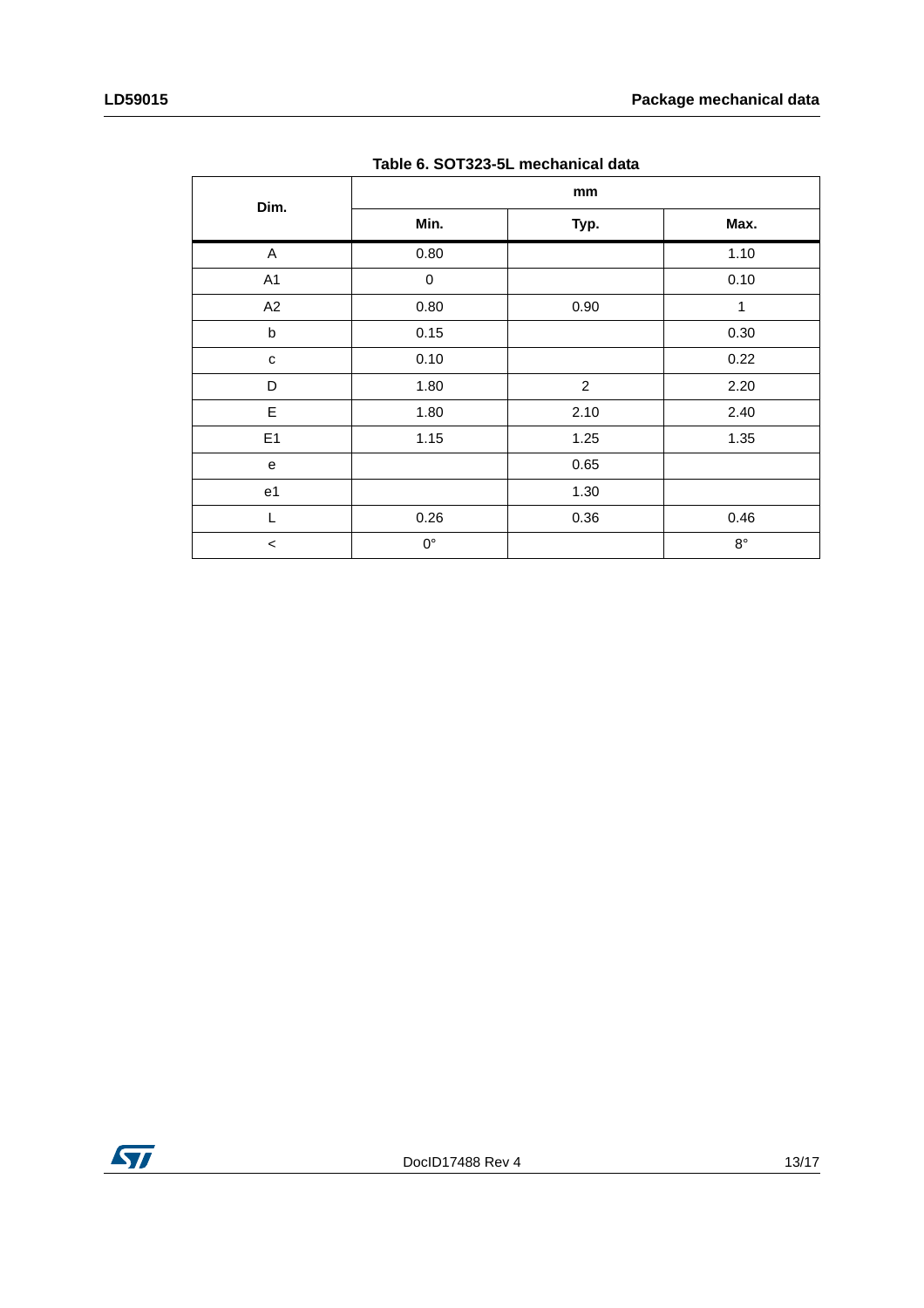## <span id="page-13-0"></span>**8 Packaging mechanical data**



**Figure 22. SOT323-5L tape and reel drawings**

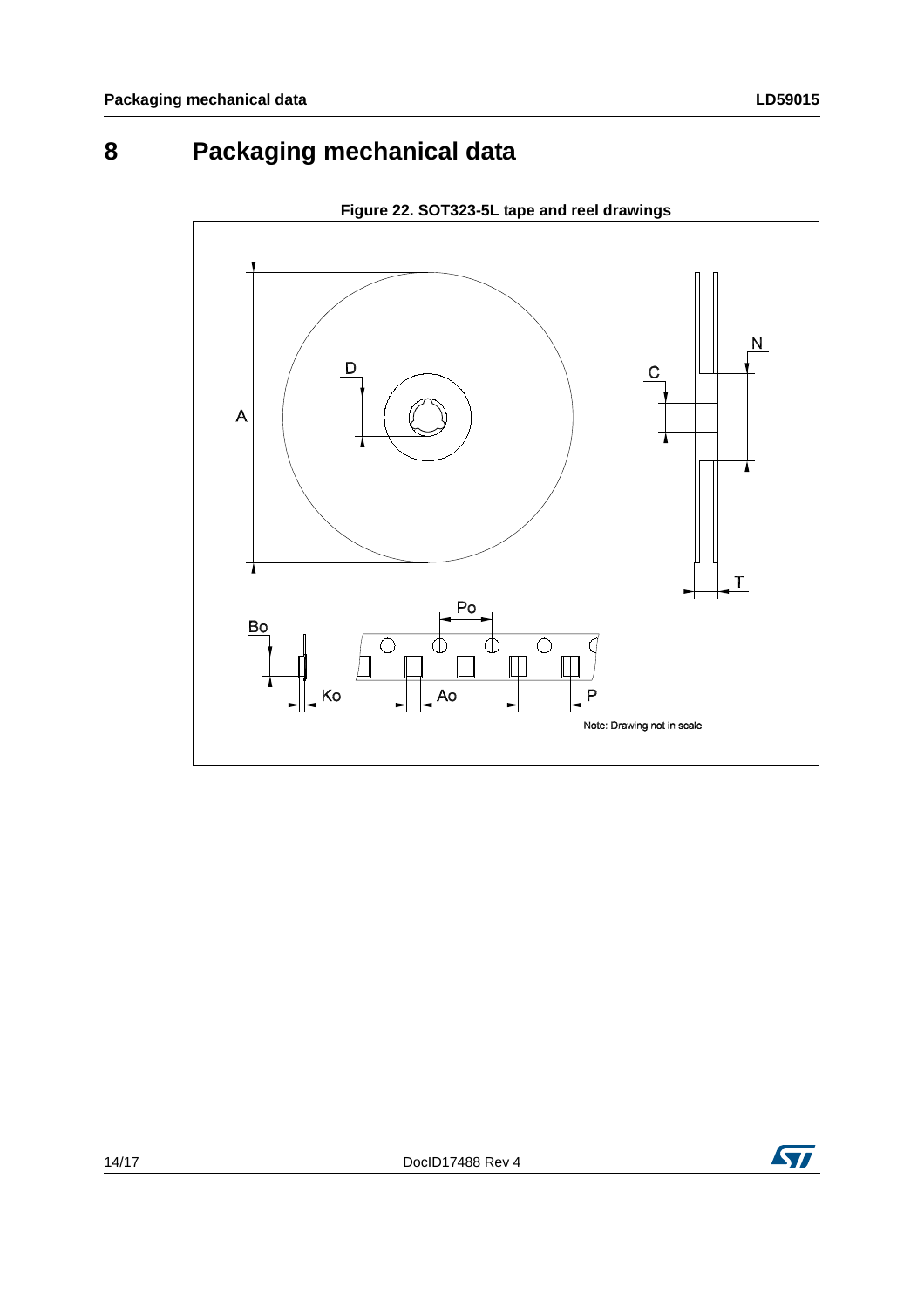| Dim.         | mm   |         |      |  |  |
|--------------|------|---------|------|--|--|
|              | Min. | Typ.    | Max. |  |  |
| A            | 175  | 180     | 185  |  |  |
| $\mathsf C$  | 12.8 | 13      | 13.2 |  |  |
| D            | 20.2 |         |      |  |  |
| $\mathsf{N}$ | 59.5 | 60      | 60.5 |  |  |
| $\top$       |      |         | 14.4 |  |  |
| Ao           |      | 2.25    |      |  |  |
| Bo           |      | 3.17    |      |  |  |
| Ko           |      | 1.2     |      |  |  |
| Po           | 3.9  | $4.0\,$ | 4.1  |  |  |
| P            | 3.9  | 4.0     | 4.2  |  |  |

| Table 7. SOT323-5L tape and reel mechanical data |  |  |
|--------------------------------------------------|--|--|
|                                                  |  |  |

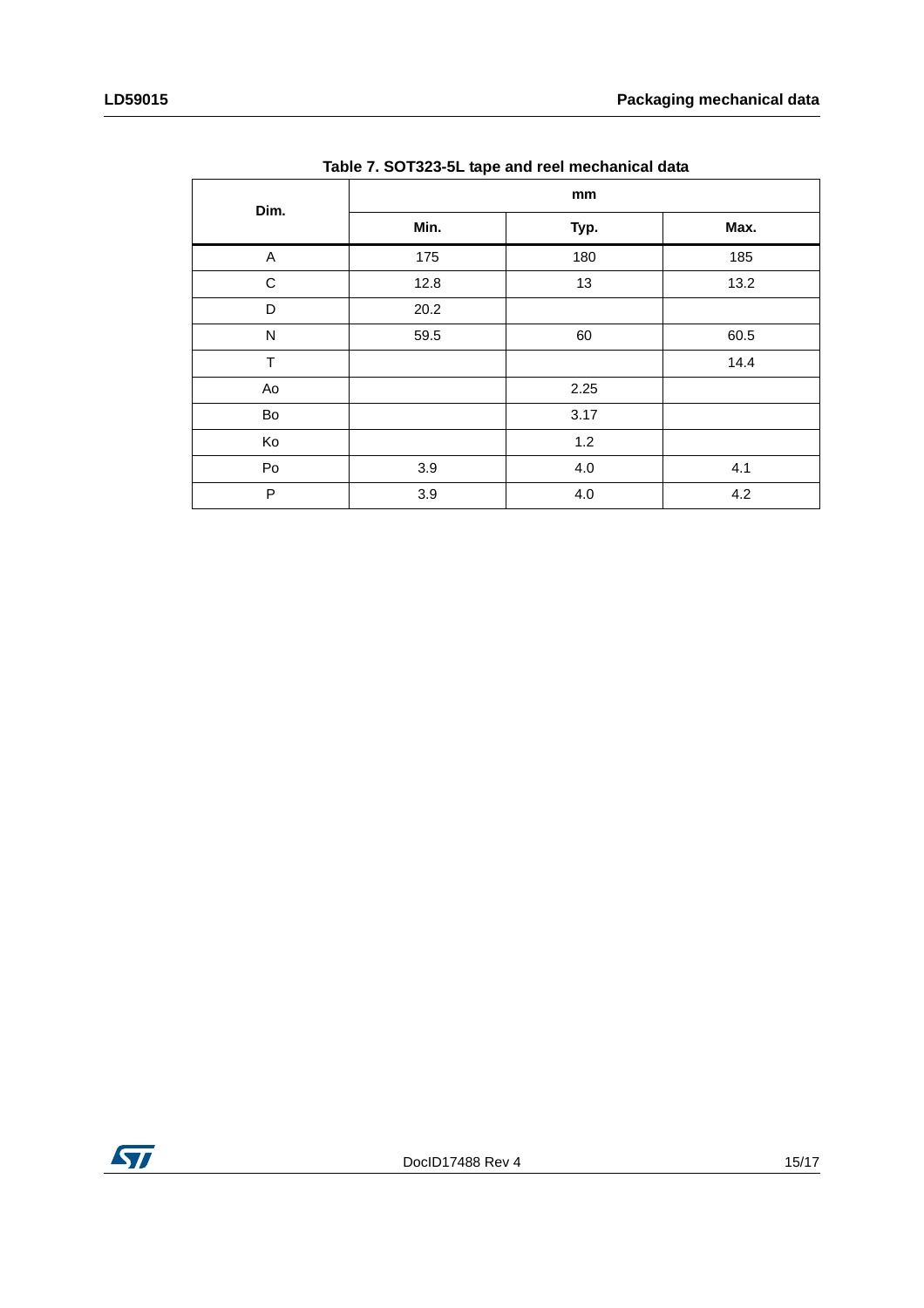## <span id="page-15-0"></span>**9 Revision history**

| Date        | <b>Revision</b> | <b>Changes</b>                                                                                                                                                                                      |
|-------------|-----------------|-----------------------------------------------------------------------------------------------------------------------------------------------------------------------------------------------------|
| 10-May-2010 |                 | Initial release.                                                                                                                                                                                    |
| 21-Dec-2011 | 2               | Modified: operating input voltage ( $V_{IN}$ ) min. value Table 5 on page 7.<br>Availability LD59015C08R code Table 1 on page 1.                                                                    |
| 06-Jul-2012 | 3               | Updated: Table 1 on page 1.                                                                                                                                                                         |
| 24-Apr-2014 | 4               | Part number LD59015xx changed to LD59015.<br>Updated the description in cover page and Section 7: Package mechanical<br>data.<br>Added Section 8: Packaging mechanical data.<br>Minor text changes. |

#### **Table 8. Document revision history**

ST